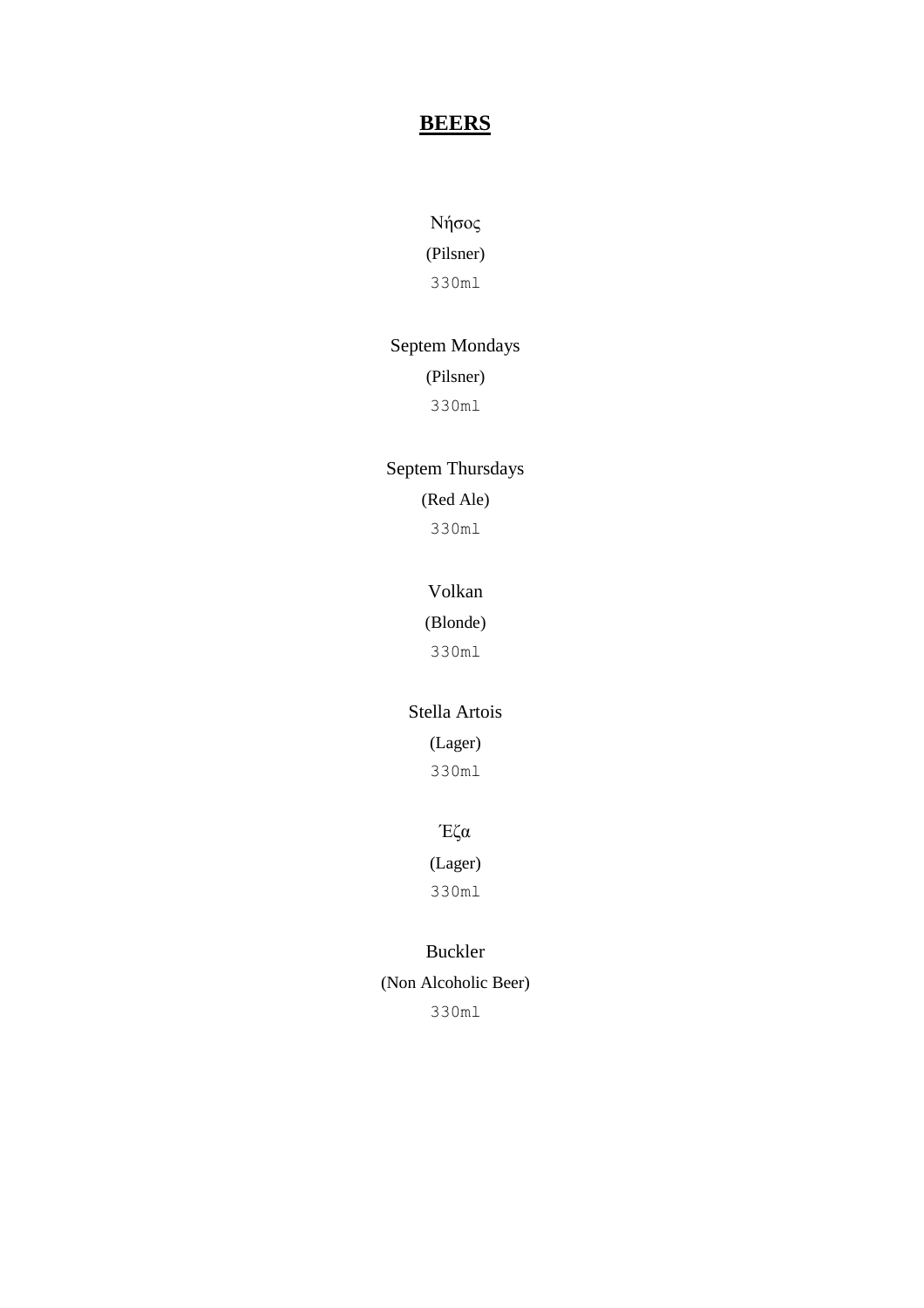Haig Blended Scotch Whisky 60ml

The Famous Grouse Blended Scotch Whisky 60ml

Dewar's Blended Scotch Whisky 60ml

Chivas Regal Blended Scotch Whisky 60ml

> Jameson Irish Whiskey 60ml

Tullamore Irish Whiskey 60ml

Johnnie Walker Black Label Blended Scotch Whisky 60ml

> Jack Daniel's Tennessee Whiskey 60ml

Dimple Golden Selection Blended Scotch Whisky 60ml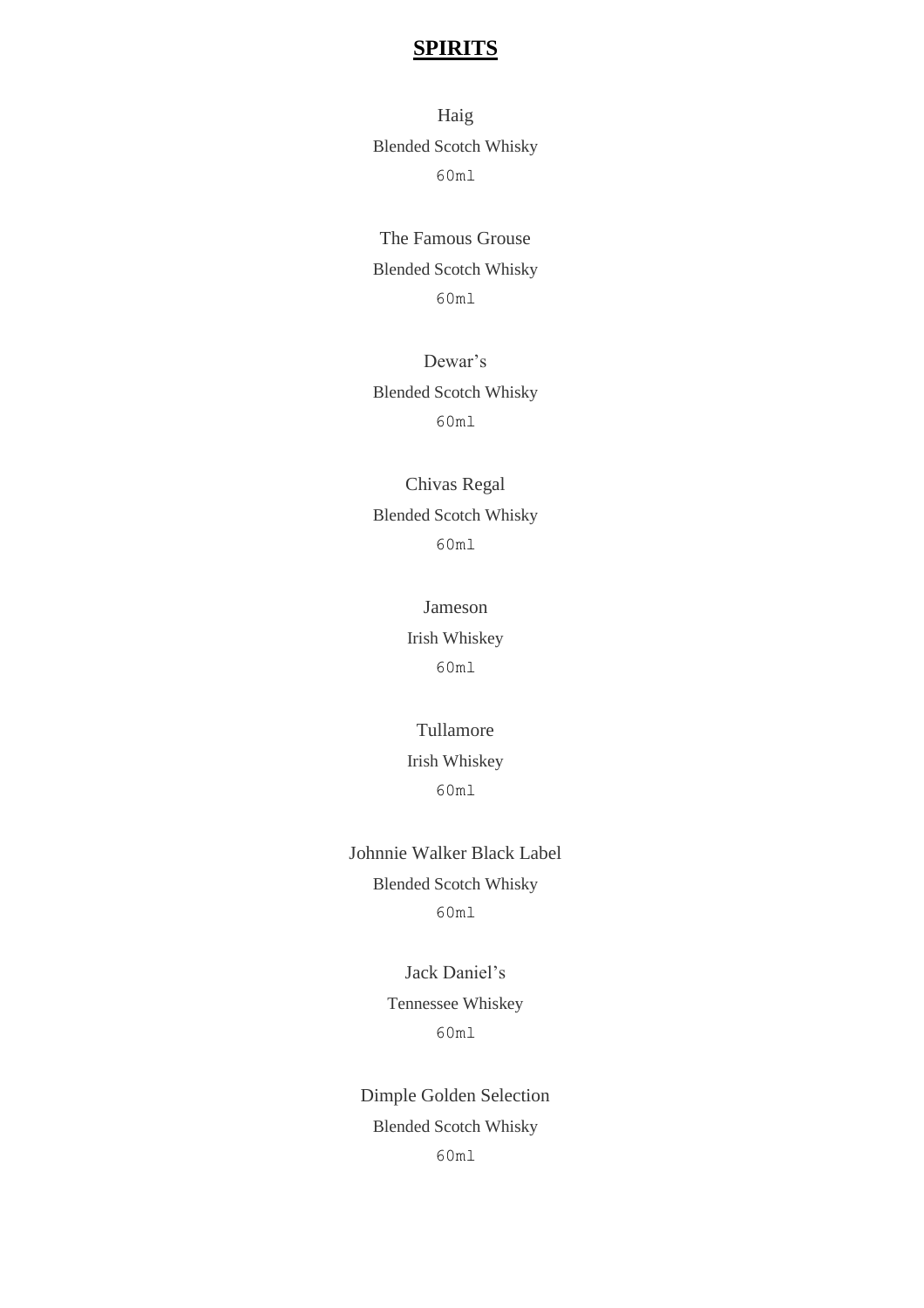Jameson Black Barrel Irish Whiskey 60ml

Glenfiddich 12 Single Malt Scotch Whisky 60ml

Glenfiddich 15 Single Malt Scotch Whisky 60ml

Lagavulin 16 Islay Single Malt Scotch Whisky 60ml

Nikka Red "Fruity and Soft" Malt Whisky 60ml

#### NIKKA FROM THE BARREL

Blended Whisky 60ml

Russian Standard Vodka 60ml

#### Ciroc

## Vodka

60ml

#### Beluga

Vodka

60ml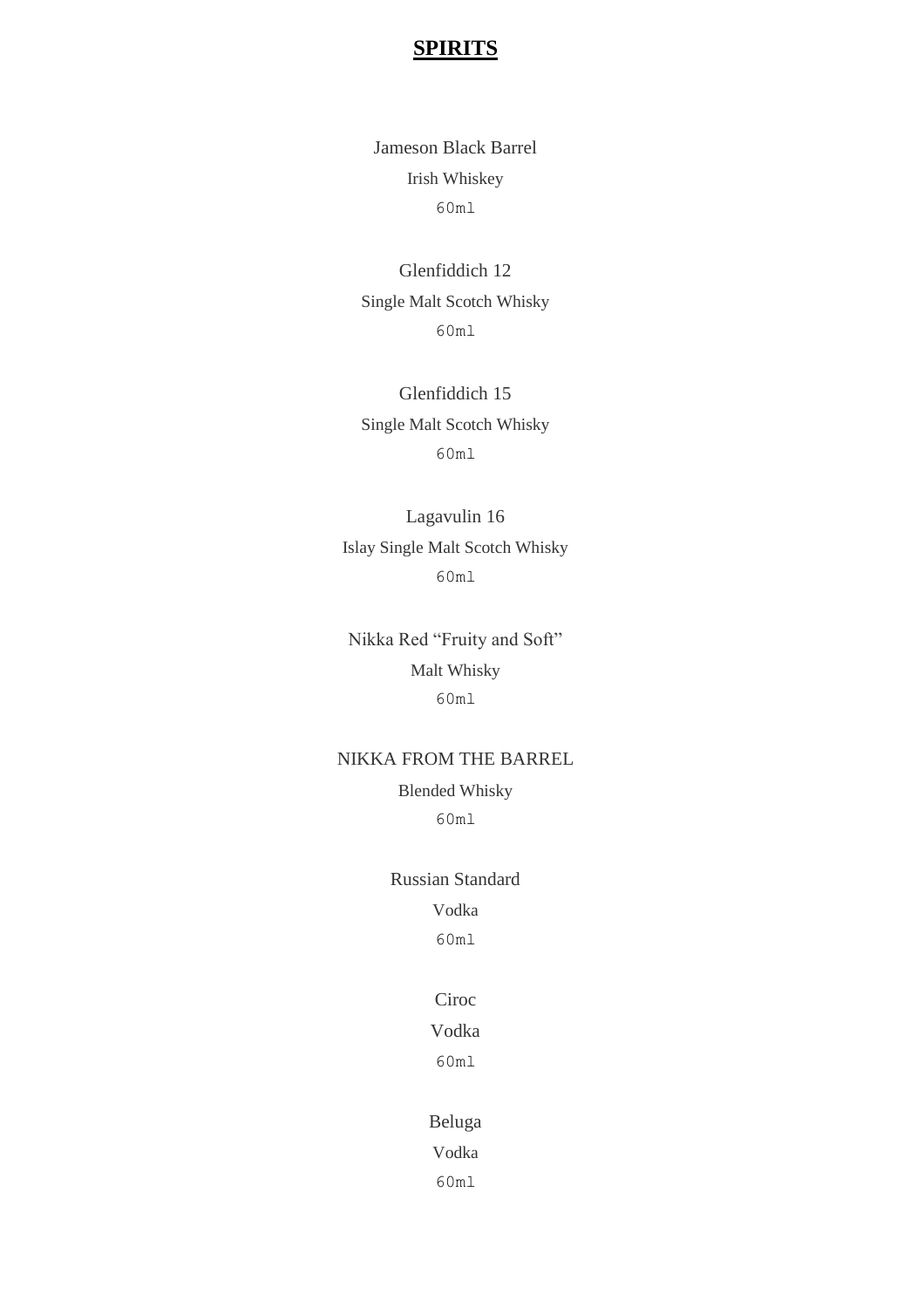Grey Goose Vodka 60ml

Tanqueray London Dry Gin 60ml

Grace Gin Avantes Distillery 60ml

## Hendrick's Scotland Gin 60ml

G Vine Gin De France 60ml

Havana Club Anejo 3 Anos, Cuba Rum 60ml

Diplomatico Reserva Venezuela Rum 60ml

Angostura 1919 Trinidad &Tobago Rum 60ml

Hennessy

Cognac

60ml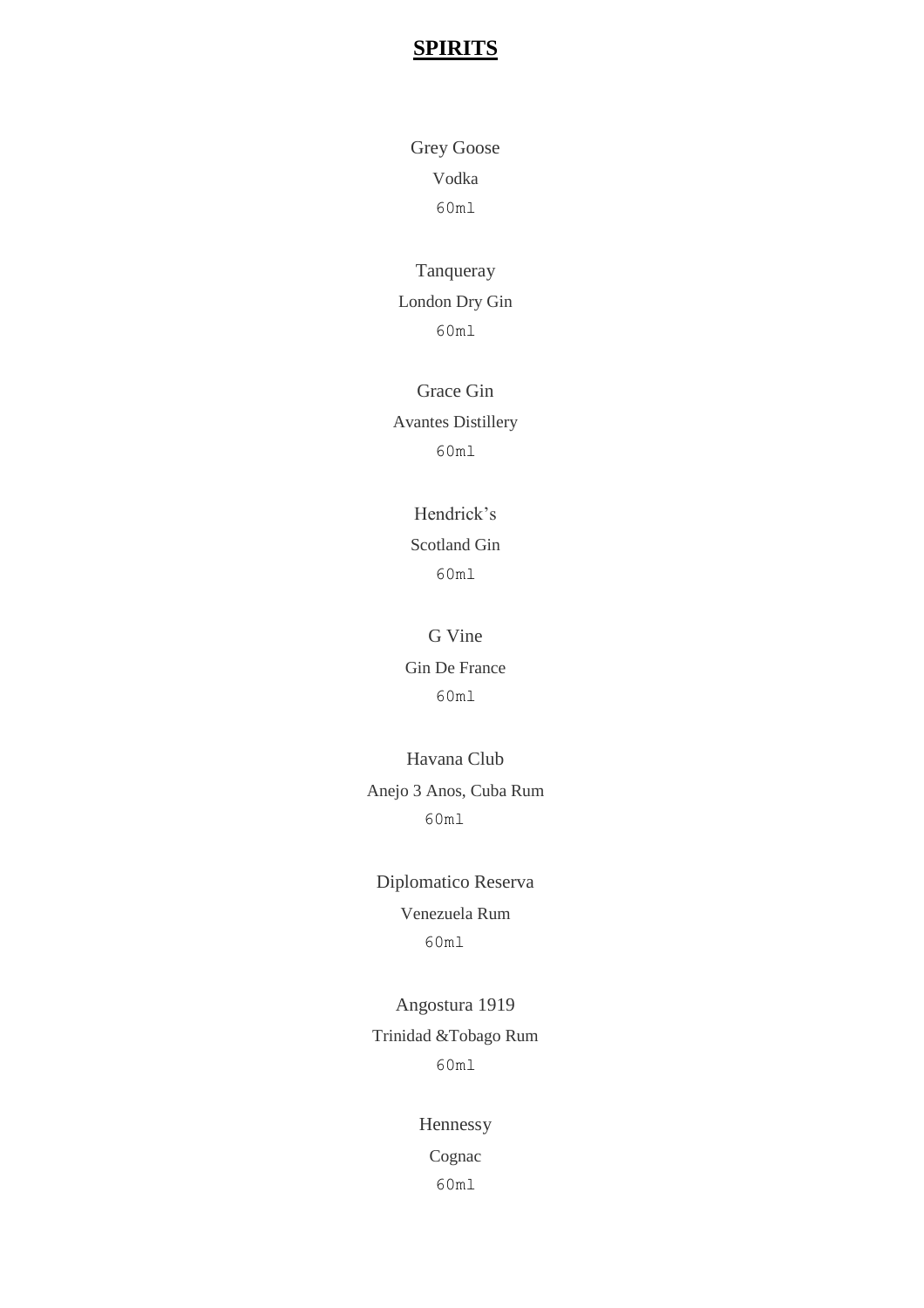Remy Martin V.S.O.P. A.OC. Cognac 60ml

Hennessy Cognac V.S.O.P. Very Special Limited Edition 60ml

Larressingle Armagnac Appellation Armagnac Controlee 50ml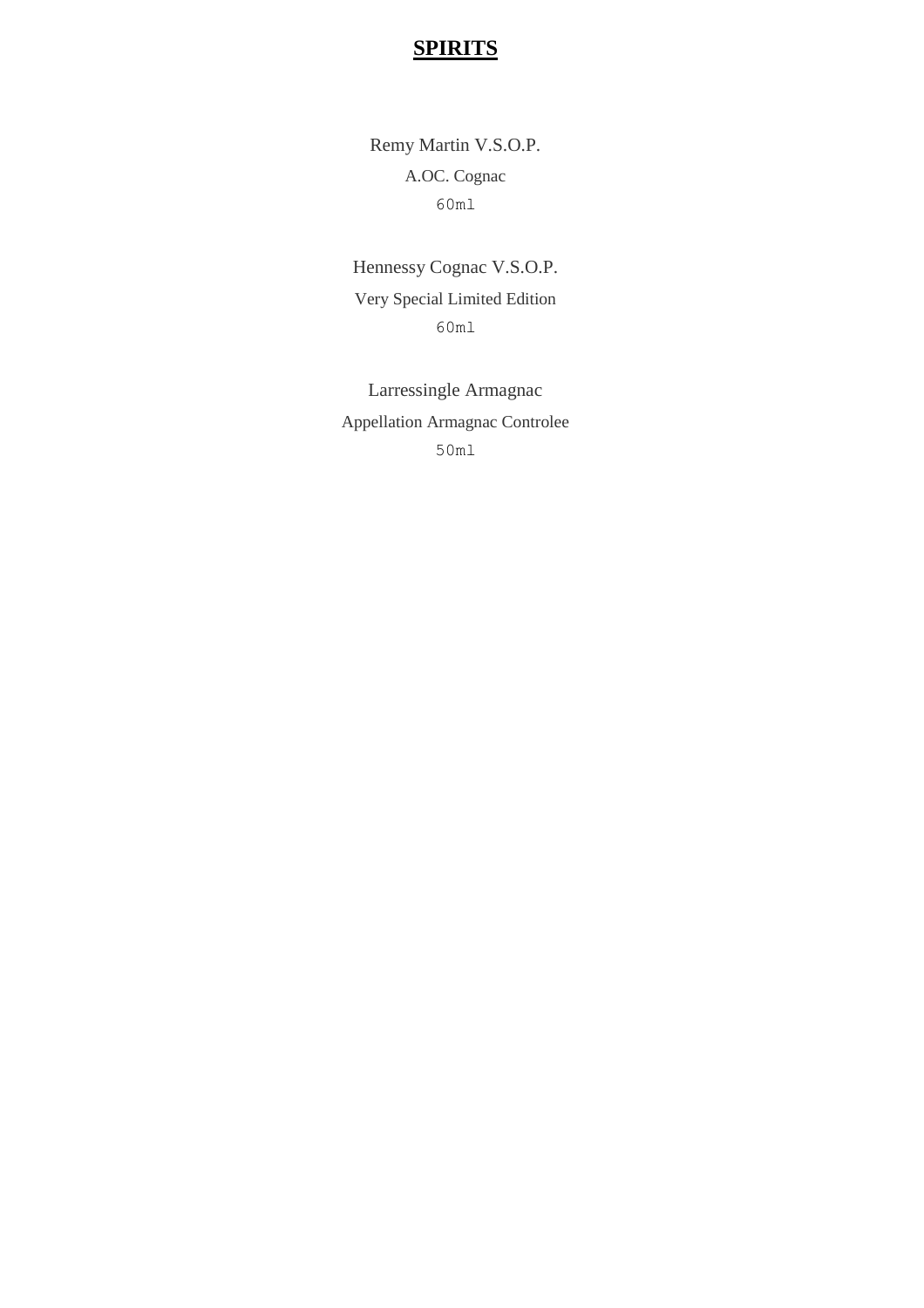# **CHAMPAGNE COCKTAILS**

Bellini

(Champagne, Peach Juice)

Rossini

(Champagne, Strawberry)

Kir Royal

(Champagne, Creme de Cassis)

Mimosa

(Champagne, Orange Juice)